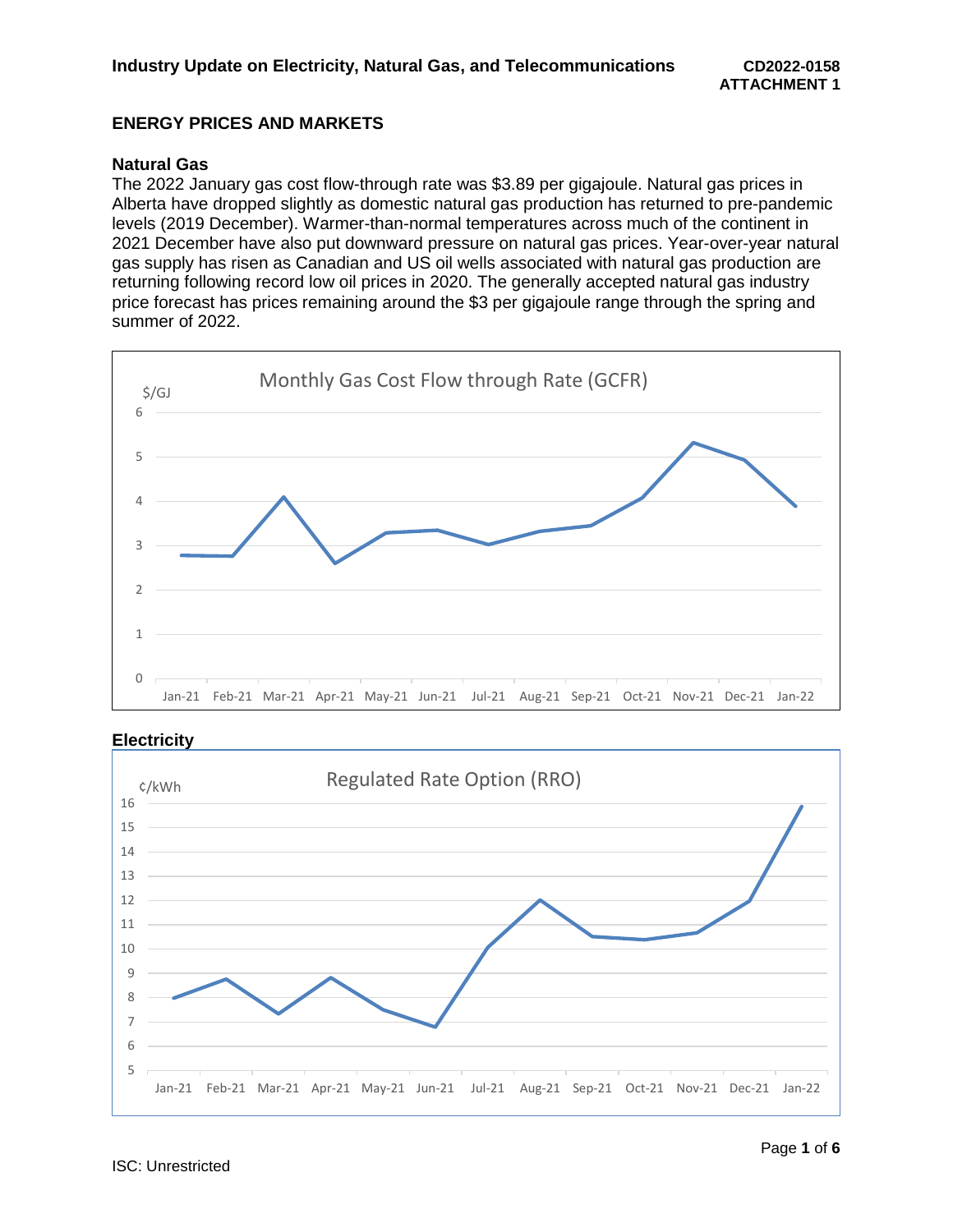The ENMAX regulated rate option price for 2022 January was 15.88 cents per kilowatt-hour.

The ENMAX residential regulated rate option price is at its highest level since the regulated rate option was restructured by the provincial government in 2006. The exceptionally high regulated rate option price for 2022 January reflects, in part, abnormal strength and volatility in Alberta wholesale electricity prices.

Year-over-year, higher electricity prices in Alberta have been driven by increased demand, additional baseload generator outages (many overlapping as coal-fired units are being converted to using natural gas as its fuel source), extreme weather (a polar vortex at the start of 2021, a prolonged heat wave in the summer, and unseasonable cold in Alberta in December), a more aggressive price for carbon, higher generator offer prices, and firmer natural gas prices. With an average annual wholesale price of \$101.93 per megawatt-hour, 2021 prices were more than double the annual average in 2020 (\$46.72 per megawatt-hour) and is the second highest annual average price on record (after \$133.22 per megawatt-hour in 2000) since the establishment of the Alberta power pool in 1996.

As the retirement of coal-fired generators is expected by the end of 2023 and natural gas-fired units are gaining prominence in the production of electricity to meet baseload demand in Alberta, natural gas prices are becoming an even more important cost driver in determining Alberta electricity prices. 2021 regulated rate option Alberta electricity prices averaged 9.40 cents per kilowatt-hour, up from 6.36 cents per kilowatt-hour in 2020. The generally accepted power industry price forecast has prices declining slightly in 2022 Q2 and averaging 8.9 cents per kilowatt-hour for the 2022 calendar year.

# **UTILITIES AND INDUSTRY DEVELOPMENTS**

### **Alberta sets new electricity demand record on 2022 January 3**

On 2022 January 3, hour ending 18:00, the Alberta Electric System Operator reported that the province recorded a new all-time record for Alberta internal load demand at 11,939 megawatts. This occurred as the province endured a lengthy stretch of brutally cold weather in late 2021 December and early 2022 January. Alberta has only ever recorded 14 hours in which internal load demand has exceeded 11,700 megawatts, and 12 of these hours have occurred during the recent 2022 January 3 to 9 cold snap. From 2017 to 2021 (inclusive) Alberta internal load demand in January has averaged 10,294 megawatts across all hours.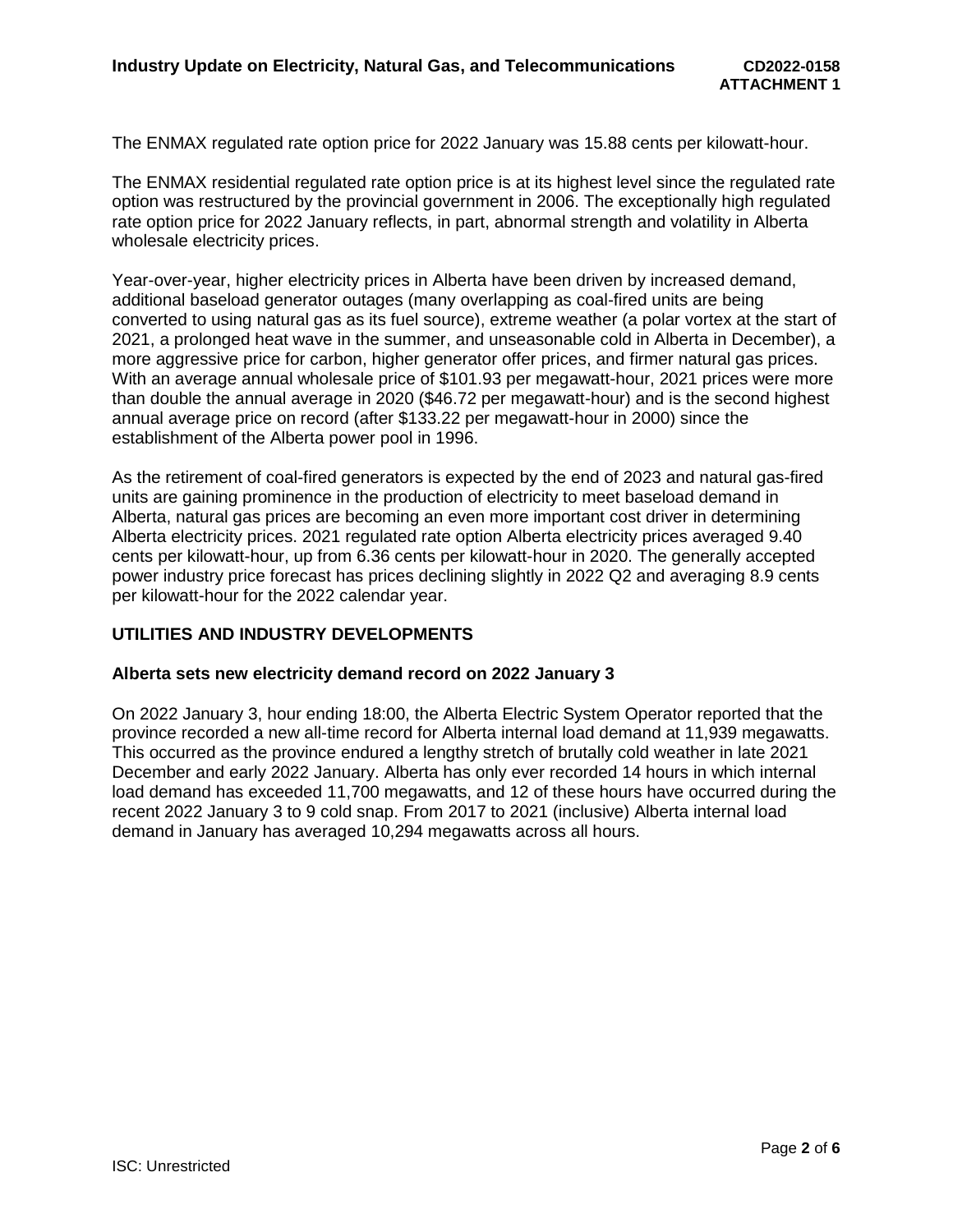Besides the 2022 January 3 to 9 cold snap, the 10 highest Alberta internal load demand hours (as of 2022 January 16) are as follows:

|                | Hour (HE = Hour Ending) | Alberta internal load demand (megawatts) |
|----------------|-------------------------|------------------------------------------|
|                | 2021 February 9, HE 19  | 11,729                                   |
| 2              | 2021 June 29, HE 14     | 11,721                                   |
| 3              | 2020 January 14, HE 18  | 11,698                                   |
| 4              | 2018 January 11, HE 18  | 11,697                                   |
| 5              | 2021 February 8, HE 18  | 11,696                                   |
| 6              | 2021 December 16, HE 16 | 11,696                                   |
| $\overline{7}$ | 2021 December 29, HE 18 | 11,696                                   |
| 8              | 2020 January 13, HE 18  | 11,693                                   |
| 9              | 2021 December 30, HE 18 | 11,683                                   |
| 10             | 2021 June 29, HE 17     | 11,674                                   |

Despite the record high demand observed during the 2022 January 3 to 9 cold snap, the Alberta Electric System Operator did not declare an energy emergency alert during this time. This suggests that there was sufficient generation/supply to meet this historic demand.

# **The Changing Face of Alberta's Electricity Generation – Past, Present and Future**

The graph below shows how Alberta's installed electricity generation capacity (by fuel source) has evolved from 1998 to the present, along with a forecast out to 2035. Multiple trends are noticeable. Baseload generation (i.e. generation that is considered more predictable as it typically runs around the clock) has evolved from coal (dark blue area) to combined cycle (orange), largely as a result of increasing environmental legislation making coal fired power more expensive and decreasing natural gas prices since the mid 2000s as a result of shale gas plays. Coal fired generation, once the dominant fuel source for electricity generation in Alberta, is expected to be fully retired and/or converted to natural gas sources by the end of 2023. Many baseload generation outages have occurred over the past year as multiple coal-fired units go offline for reconfiguration into a natural gas-fired electric generating unit – these units are labeled "Coal Re-Fire" in the graph below. The environmental legislation coupled with technological improvements have also led to strong forecasts for further proliferation of renewable energy sources (wind and solar) in Alberta.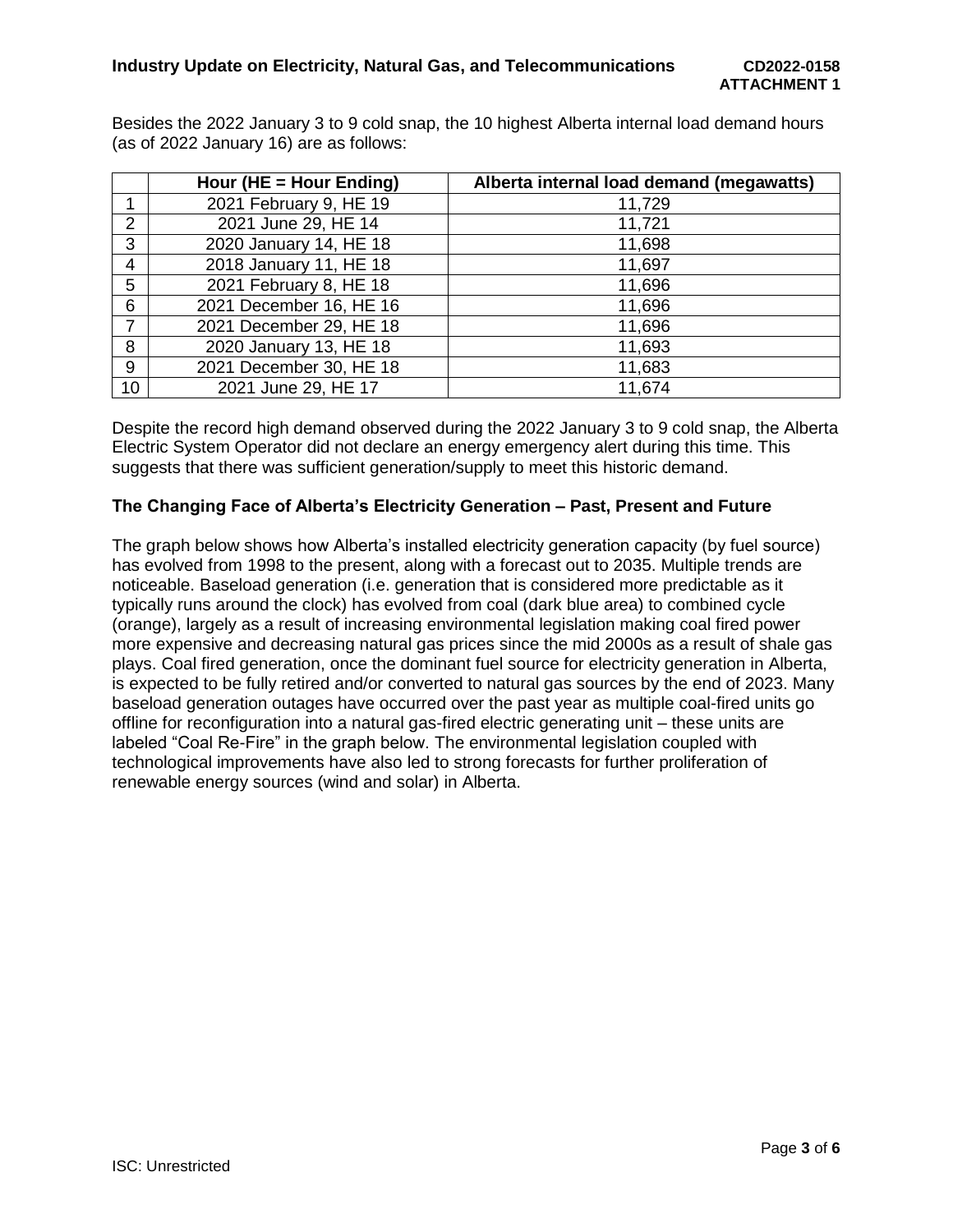

*Source: EDC Associates, Q4-2021 Forecast Update*

### **Alberta generating unit offer behaviour following the expiration of power purchase arrangements on 2020 December 31**

On 2020 December 31, the final power purchase arrangements (PPAs) for electricity generating units in Alberta expired. With the expiration of these PPAs, offer control for many units changed hands from the PPA holder back to the owner of the generating unit. The largest cumulative change was the effective transfer of offer control from the Balancing Pool (a former PPA holder) back to utilities including TransAlta, Capital Power, and Heartland Generation – the owners of these former PPA units.

In its management of the PPAs prior to expiry, some market participants had alleged that the Balancing Pool did not operate the generating units for which it had offer control through the PPA in a "commercial manner."<sup>1</sup>

In its 2021 quarterly reports, the Market Surveillance Administrator has analyzed the offer behaviour of electricity generating units in Alberta, comparing the distribution of offer prices from generators both before and after the 2020 December 31 PPA expiries.

The three duration curves in the chart below show how the distribution of offers from Alberta's electricity generation have differed from the third quarter of 2020 (red line) versus the second and third quarters of 2021 (green and black lines). The Market Surveillance Administrator has described the shift in offer behaviour between 2020 and 2021 as a result of the expiry of the

 $\overline{a}$ 

<sup>1</sup> For instance, please see Alberta Utilities Commission Decision 23828-D02-2020.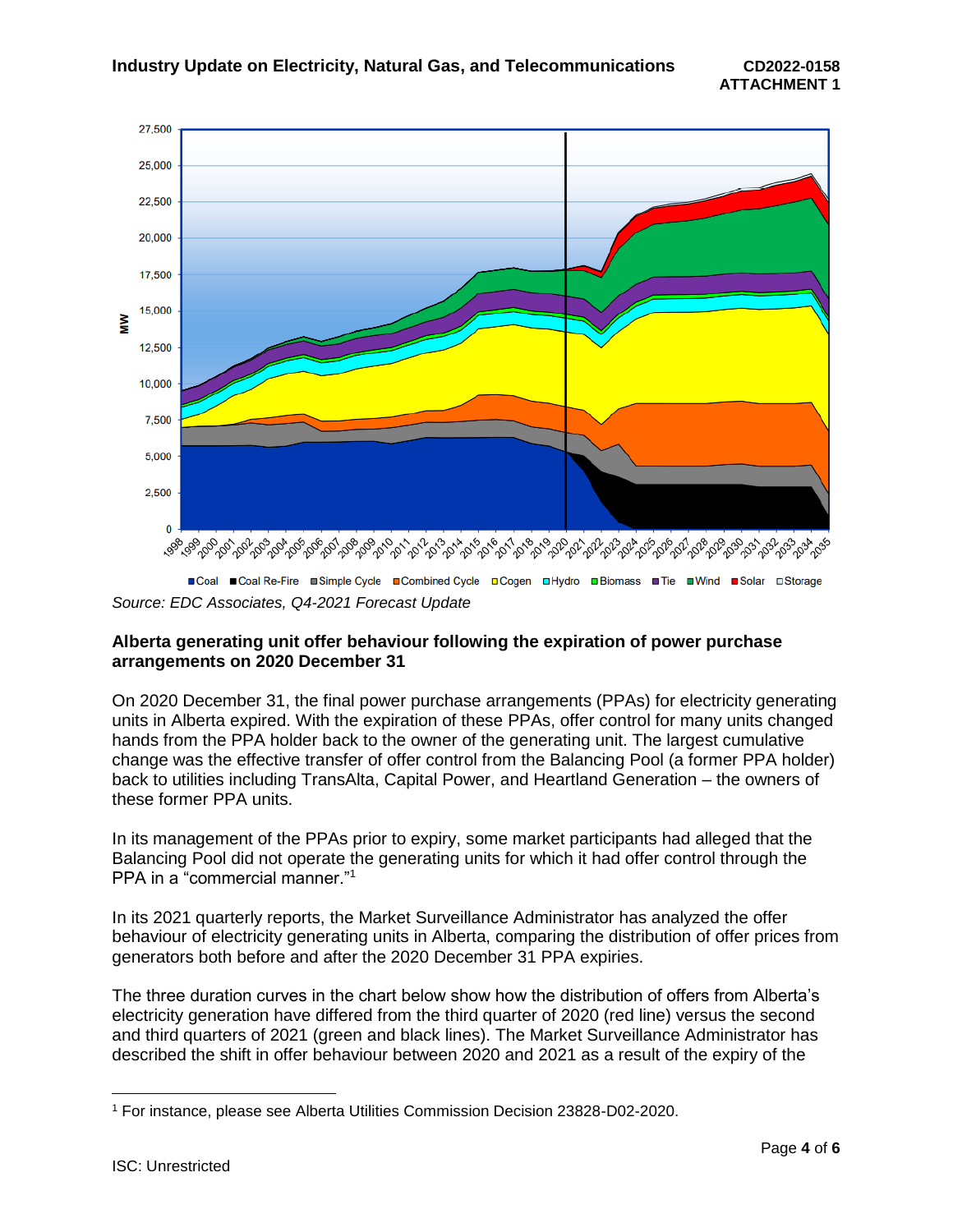PPAs as a "material change" and is a contributor to the year-over-year increase in observed Alberta 2021 electricity prices.



*Source: Market Surveillance Administrator, Q3 2021 Quarterly Report*

These higher generator unit offer prices are believed to be a major contributing factor to the elevated Alberta wholesale electricity prices reported by the Alberta Electric System Operator in 2021. The annual duration curves (every hourly electricity price from that calendar year sorted from high to low) for 2017 to 2021 (inclusive) are as follows: